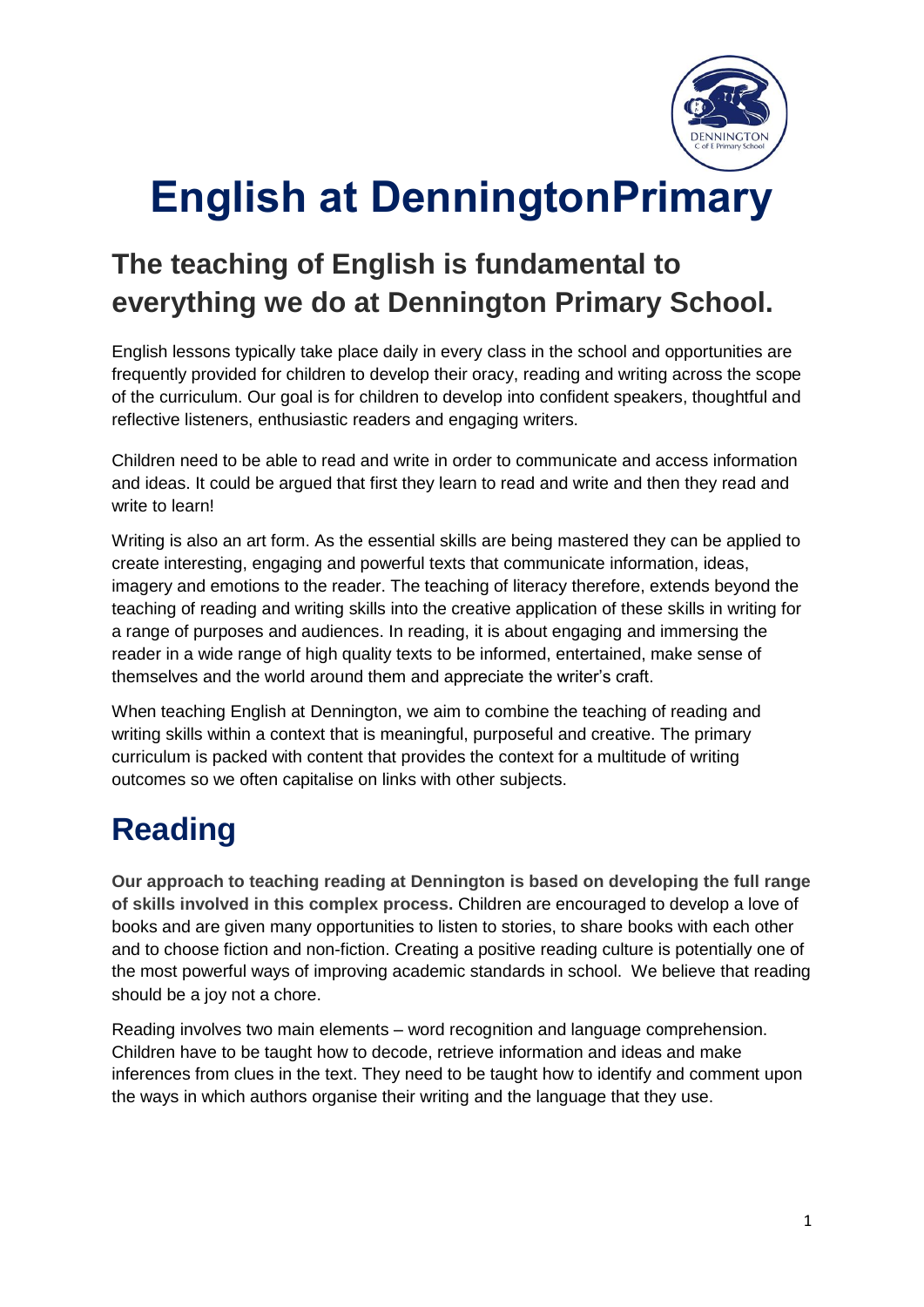

# **Decoding and Early Reading**

On starting school, they are encouraged to take books home to read and talk about with their parents and a dialogue is started between school and home in the form of their reading record. This includes both scheme texts and books chosen for shared enjoyment. We use a teaching approach based on systematic synthetic phonics as set out in the Letters and Sounds phonics scheme.

Phonics is the term used to describe the letters of the alphabet and the sounds each letter, and combinations of letters make. Children are taught to:

- blend these sounds together to say and read words
- segment the sounds to spell words for writing

Recent research has shown that a structured and systematic phonics programme is the most effective way to teach young children to decode. At Dennington we follow the National Strategy's Letters and Sounds which is a well-organised and effective programme and freely available to all schools. It is organised into six phases, each building upon the previous phase by introducing new sounds and alternative spellings of sounds until Phase 6, where knowledge is consolidated and children start to learn independent spelling strategies. It is structured and tailored to the needs of each individual right up until the end of Key Stage 1.

Phonics sessions are structured to build on previous learning and introduce new phonics skills and subject knowledge. Sessions often follow the model of revisit/review, teach, practise and apply.

In June of each year all children in Year 1 undertake a National Phonics Screening Check. This check consists of 40 words (20 real words and pseudo words) which children will be asked to read. The focus of this check is to see if pupils can decode a range of words which they have not seen before. We use engaging multimedia and interactive resources to enhance our teaching in this area. More detailed information on the teaching of early reading is presented as part of our induction process for new parents and is available on request.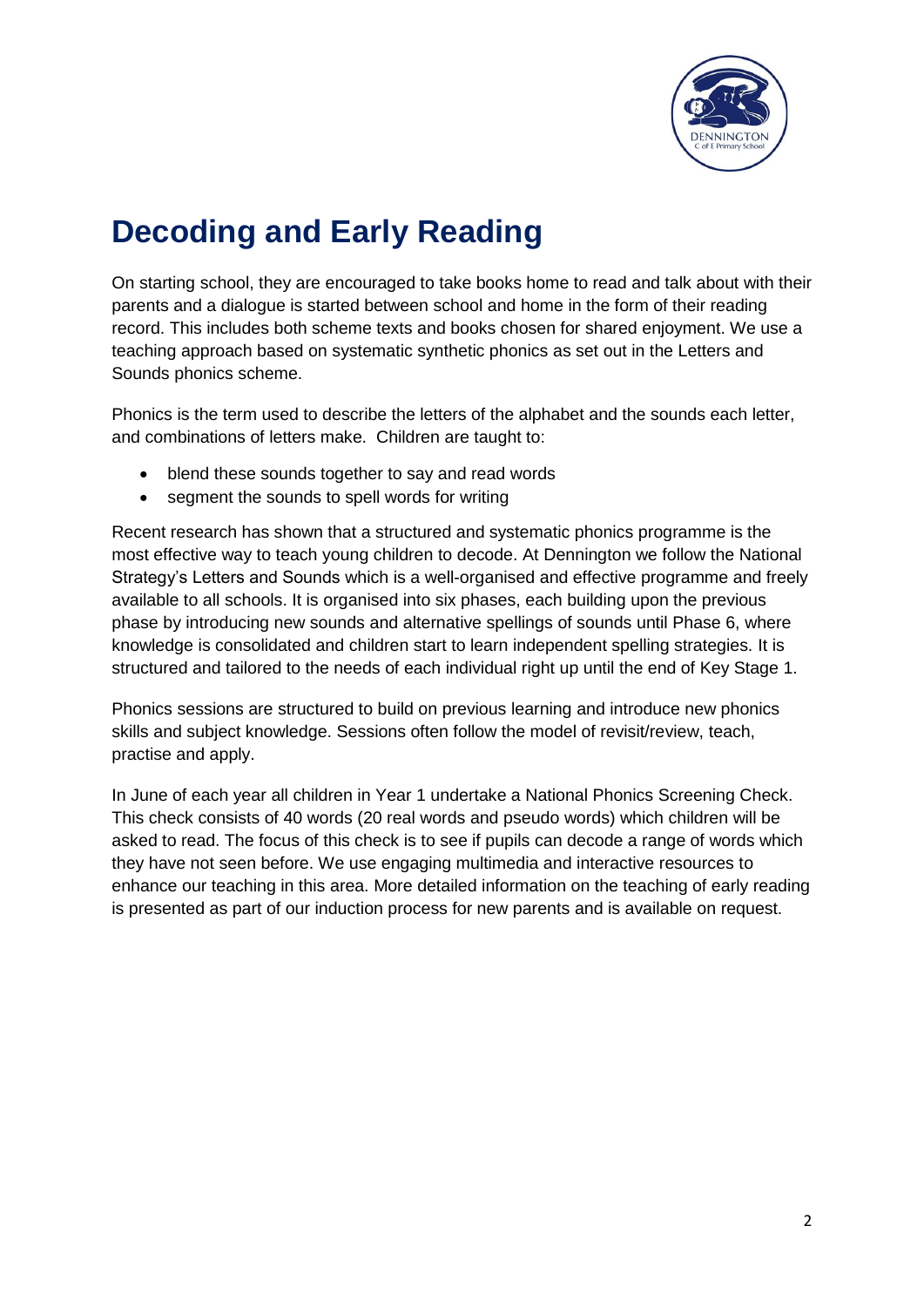

# **Reading Aloud**

It is our view that reading aloud to children is one of the most powerful and pleasurable ways to develop a love of reading. It enriches their language, develops their comprehension and provides a model for their own writing. To this end all teachers regularly read aloud from high quality texts to the class or to groups. This also gives children further exposure to literature that extends children's understanding and cultural capital, beyond the scope that they might experience in their independent reading. We believe that through this we will:

- create enthusiastic readers:
- increase children's vocabulary;
- enhance and accelerate language development and comprehension;
- give the children virtual experiences of situations and events that they have not experienced for themselves;
- introduce them to many different characters and settings;
- familiarise them with the flow, rhythm and patterns of the English language;
- develop their sense of the world and their place within it;
- offer an opportunity to share texts with children that they would not normally access or be able to interpret on their own.
- help them to populate and structure their own narratives.

# **Guided Reading**

- This usually takes the form of an adult reading a text with a group of about six children, who are ideally reading at about the same level. The teacher selects a book or text that the children are able to read without too much difficulty (95% accuracy). However, it is worth noting that some children are able to comprehend at a level well beyond their decoding ability and so will benefit from guided groups where most of the text is read to them.
- There is a balance of adult and child talk with the teacher taking over as necessary to maintain the flow of the narrative.
- Reading activities during the guided session often include:
	- $\div$  reading for enjoyment;
	- understanding the text;
	- $\div$  use and apply phonics;
	- $\div$  retrieval of facts and ideas;
	- $\div$  empathising with characters and determining their motives;
	- $\div$  interpreting what the author is communicating;
	- $\div$  identifying the author's style;
	- ❖ commenting on the author's use of language;
	- $\div$  reflecting on the narrative view point;
	- $\div$  analysing the structure and organisation of the text;
	- building cultural capital through exploring different times and places;
	- considering how the author's techniques can inform the children's writing.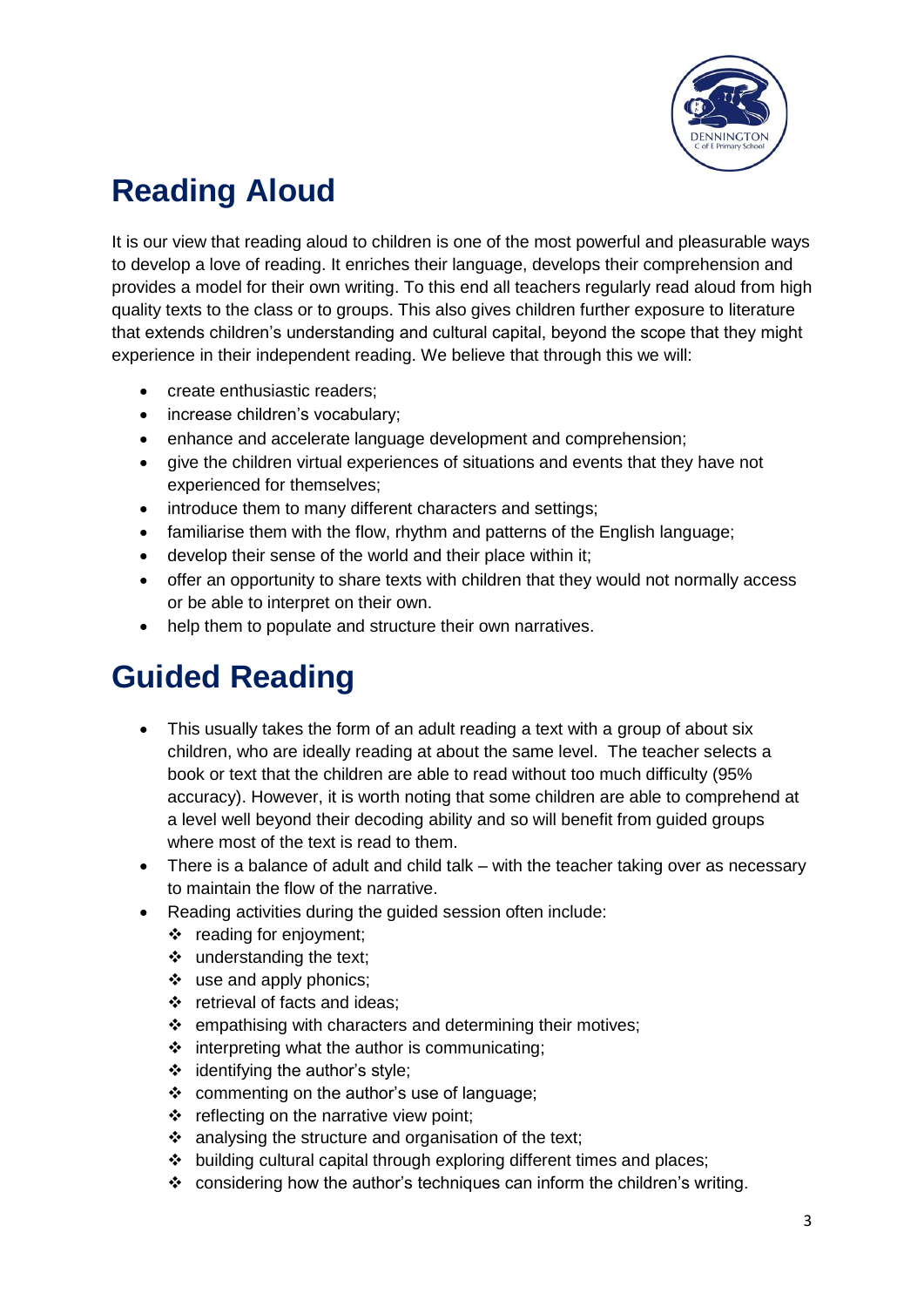

- $\cdot \cdot$  responding personal responses, art, drama, journal work; writing in role.
- The teacher's role in the immersion stage is to elicit response, extend the children's responses and encourage critique. Comprehension is then developed through focused talk and the exchange of ideas.
- It is sometimes helpful when teaching reading compression to refer to mnemonic devices. Two commonly used examples include DIAL and VIPERS (see below).

| <b>Deductive</b>   | Vocabulary       |
|--------------------|------------------|
| <b>Inferential</b> | <b>I</b> nfer    |
| <b>Authorial</b>   | <b>Predict</b>   |
| Literacy           | <b>Explain</b>   |
|                    | <b>Retrieve</b>  |
|                    | <b>Summarise</b> |

# **Personal, Independent Reading**

At Dennington we aim to develop independent readers, who read for information and pleasure. To this end we provide regular opportunities for independent quiet reading, with age and ability appropriate fiction and non-fiction texts. The children choose these books, with support and guidance from teachers and are able to take them home to read, as well as having opportunity in the week to read independently.

When children are still learning to de-code, these books should be phonically decodable, so that children can practise their blending by reading aloud to parents and then be encouraged to read the book by themselves. Children are also encouraged to "read" the pictures in high quality pictures books and information books, which enhances their comprehension skills, inspires a love of narrative and increases their knowledge and understanding of the world. Parents are encouraged to write in their child's Reading Journal to promote home-school collaboration in developing reading.

When children are able to read fluently they are given support to choose books they will enjoy and be extended through reading them. They are encouraged to read aloud at home still, to develop fluency, confidence and oracy skills. There are special days and occasions where children's and adults' personal choices in reading are celebrated, such as World Book Day and Shared Reading Days.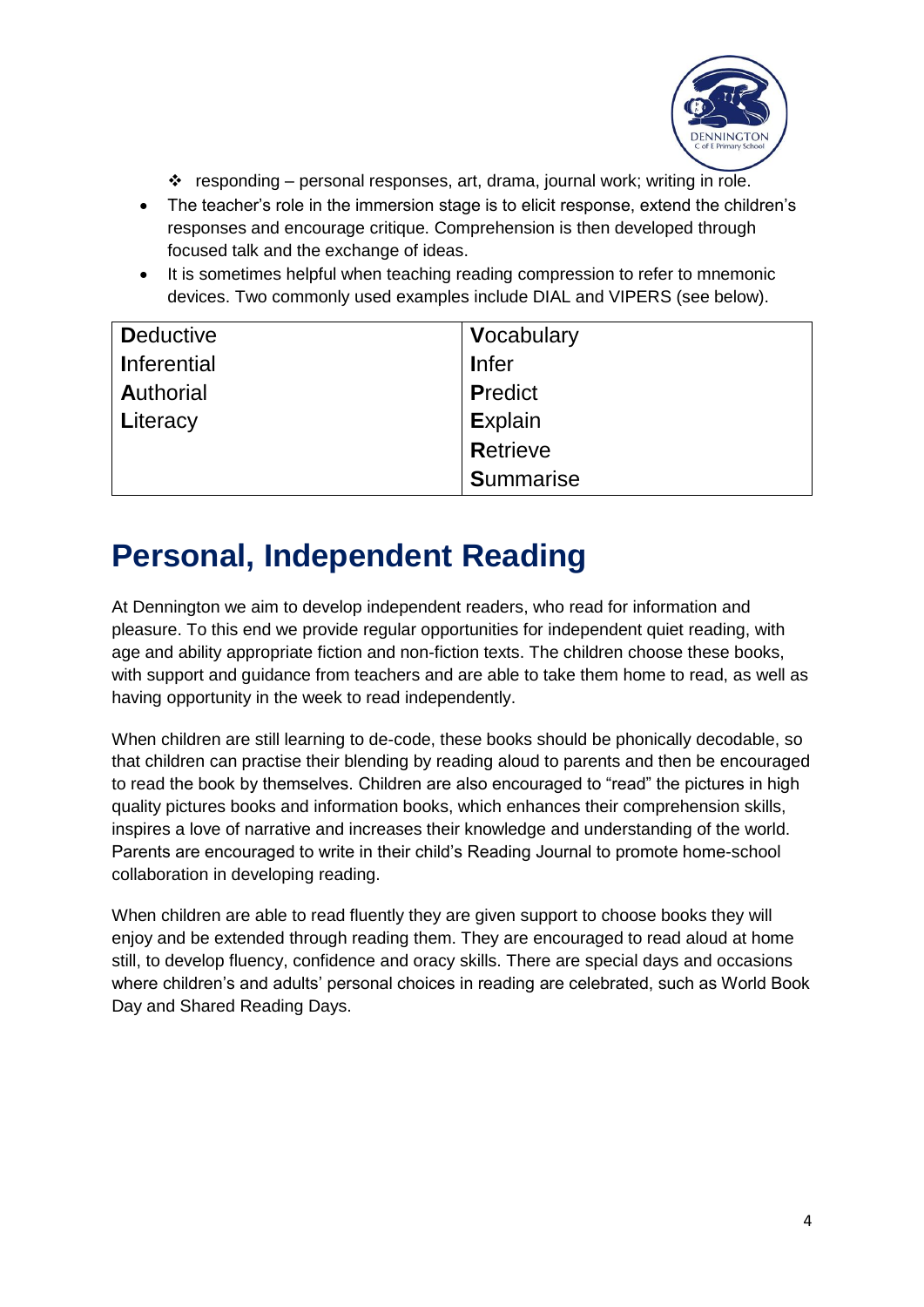

# **Creating A Positive Reading Culture**

At Dennington we endeavour to create a positive reading culture in all of our classrooms. In a 'Reading Classroom' we would hope to find the following:

- reading for pleasure is the main driving force;
- there is a rich reading environment- teachers promote reading through incentives, displays/book boards, visitors, events and competitions.
- the teachers are committed to extending their knowledge of children's books
- the teachers are excited about books, authors and reading;
- the children are involved in a range of reading activities;
- the children are involved in decision making about the selection of books;
- the library and information gathering skills are included as planned learning activities;
- the classroom book collection contains a wide range of genres and formats which are updated as often as possible;
- the children feel good about themselves as readers;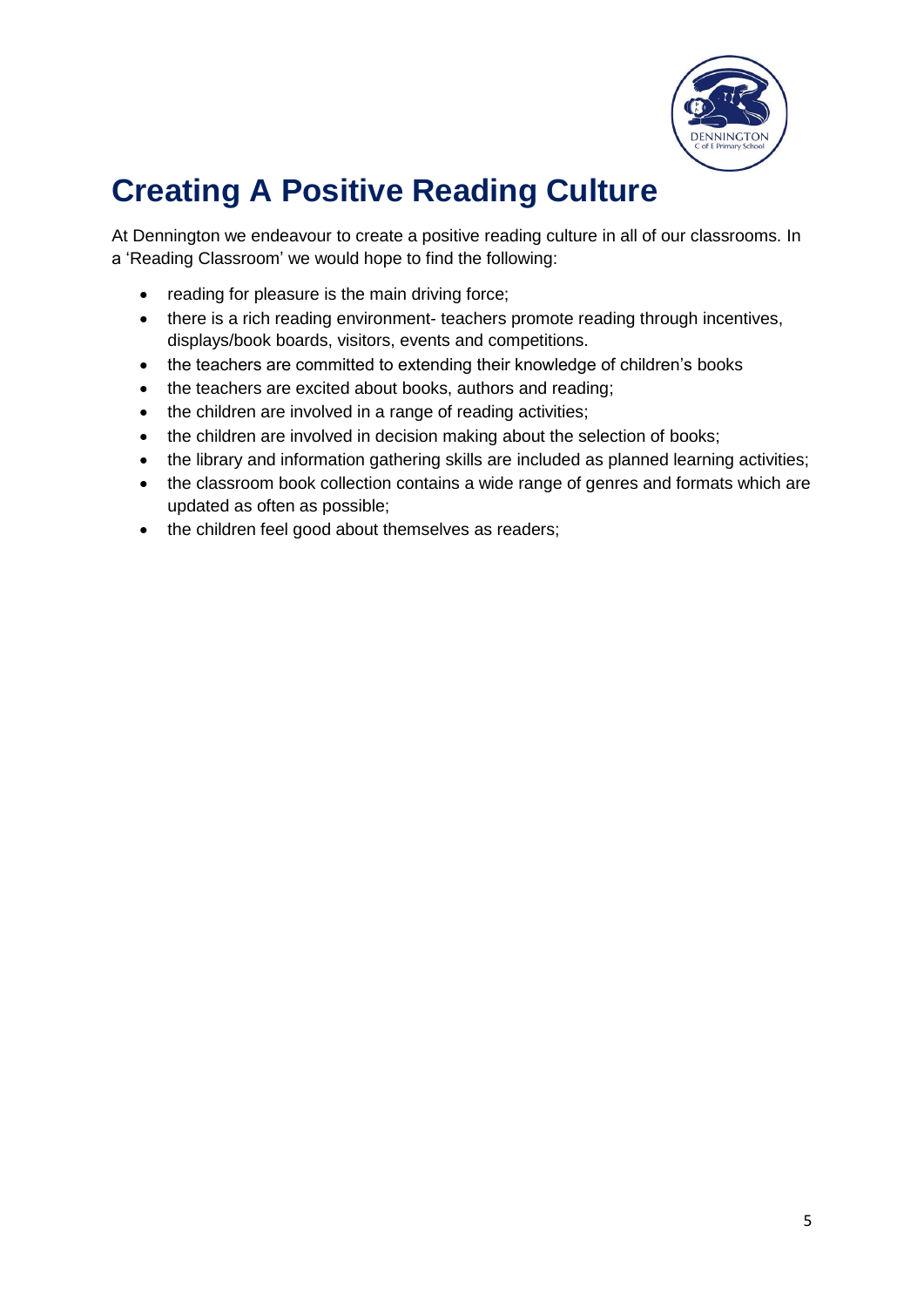

# **Writing**

**Dennington pupils are actively encouraged to develop as confident, engaging and creative writers.** We believe it is important that children see their work as having purpose and that they regard themselves as authors. Opportunities are provided for pupils to develop the skills required for writing for a wide range of different purposes and audiences such as for example using both modern technologies and social media as well as tried and test traditional approaches such as crafting their own books.

In writing, children are taught how to select words and apply grammar, punctuation and spelling skills in ways which are interesting and to create different effects for the different purposes and audiences. Whist spelling, punctuation and grammar skills are taught discretely in all classes, the end purpose of these lessons is always for clarity and refinement in writing. These skills may be embedded through starting the day with "4-A-Day" sentence practise and through dictation work to embed recent learning.

The journey to a written outcome often includes a lot of work on reading and grammar in addition to composition. The sequence typically follows the pattern below.

### **Capture Interest**

•Get the children invested e.g. through visits, imaginary scenarios, drama, film, visitors or links to other subjects.

### **Reading**

•Immersion and inspiration through analysis of powerful model texts (in many cases this will also capture interest).

#### **Practice**

•Playing with language. Exploring ideas and strucutres that may eventually contribute to content

#### **Planning and Composition**

•The writing process. Use and apply skills, ideas and themes learned developed earlier in sequence.

#### **Review and Presentation**

•Checking, editing and improvement of work. Presentation of outcomes in various formats including text, spoken word and moving image.

6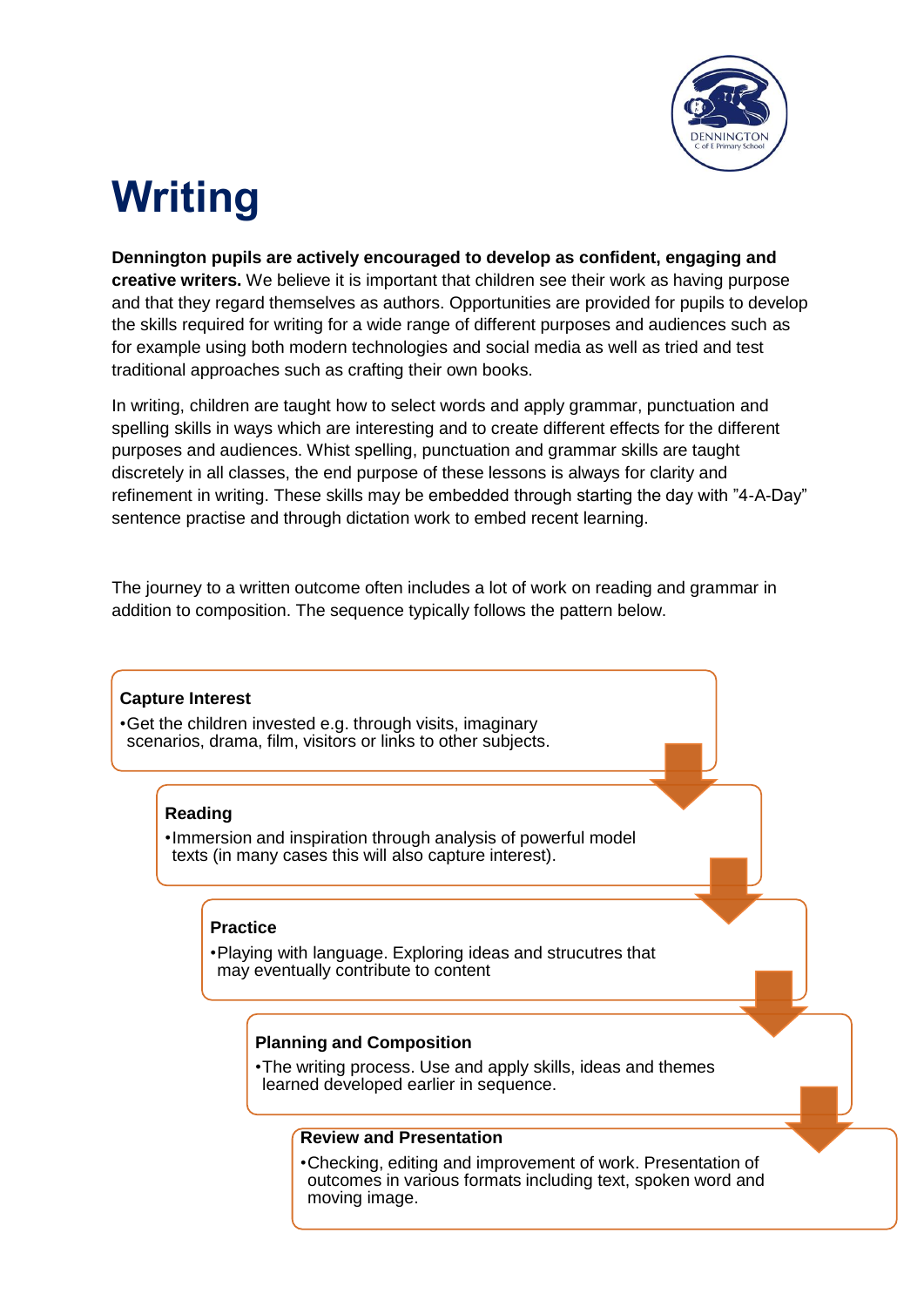

### **Modelling**

This is arguably the most powerful and influential aspect of the teaching of writing. This tends to be whole class activity in which the teacher adopts the role of the writer, thinking aloud and making decisions as to what to write and how to write it. The teacher is saying, '*Watch me, then you have a go'*. There are three levels of modelling writing and the teacher will choose which is most appropriate:

- 1. Teacher demonstration the teacher demonstrates a skill without input from the children:
- 2. Teacher scribing the teacher involves the children in word choices and composition:
- 3. Scaffolder composition the children 'have a go' at composing their own sentences, often on white boards, applying the skills demonstrated by the teacher.

### **Guided Writing**

The involves explicit teaching of the skills needed to move the children on or address their specific problems. This use occurs when the teacher is working with a group or individual. The Guided Writing focus can be on any stage of the writing process and can be used for:

- teaching children how to plan and draft;
- teaching children how to improve structure and style;
- teaching children to make their writing appropriate to purpose and audience;
- varying sentence types;
- improving punctuation;
- making effective vocabulary choices;
- introducing more sophisticated grammatical structures
- editing and improving.

#### **Independent Writing**

This in an opportunity for the teacher to observe the child as a writer and enables them to use and apply their knowledge and skills. The key features are as follows:

- children are aware of the learning intentions and agreed success criteria or 'writing points';
- there is a supportive environment in which children are confident and willing to take risks;
- quiet, dedicated time and space for writing;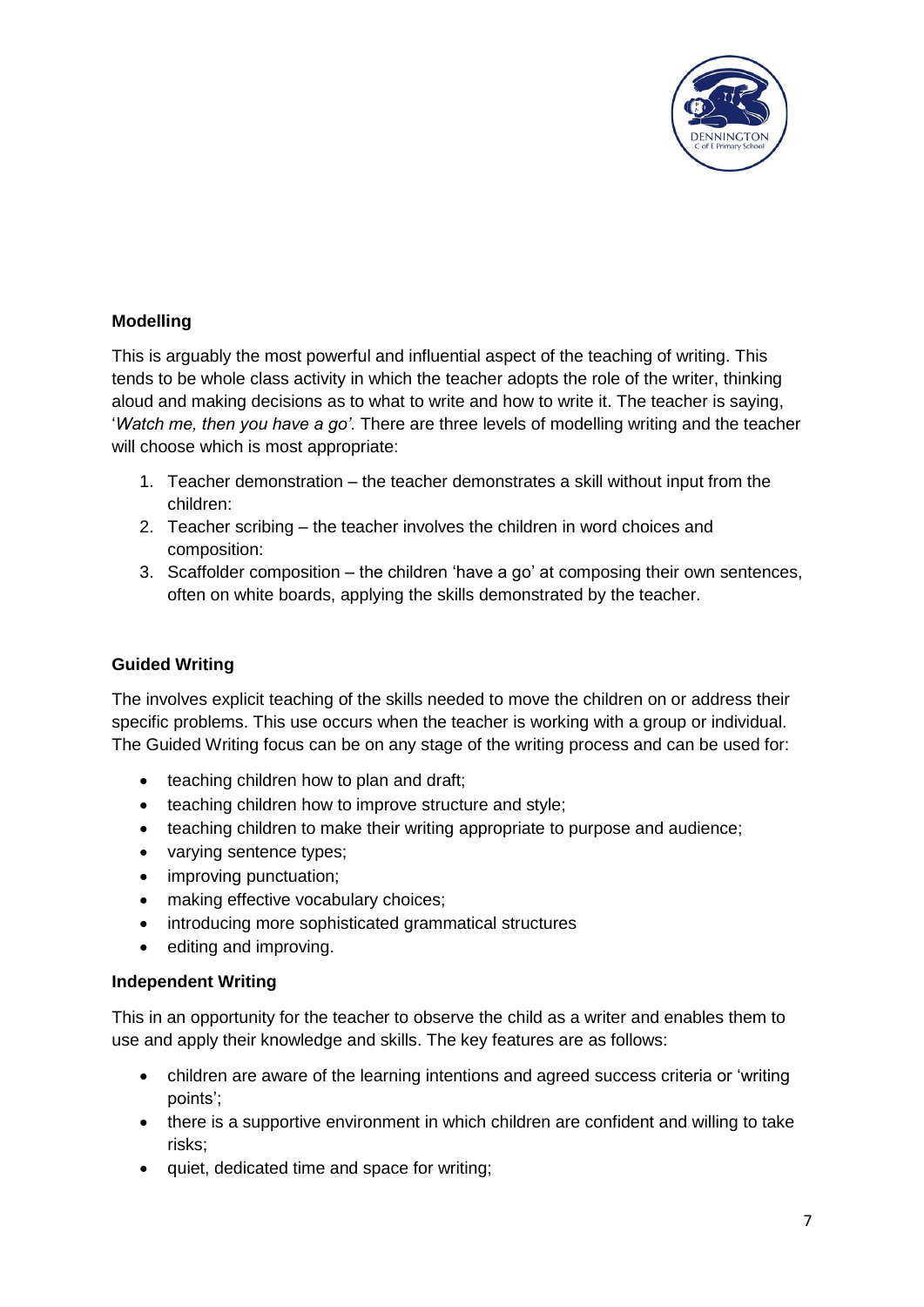

- children check if their writing sounds right and makes sense, perhaps reading aloud part of their work to themselves or others;
- appropriate resources and materials are made available e.g. spelling words (walls/ mats / dictionaries), recording buttons, clicker 6, word banks (e.g. adjectives, conjunctions), writing frameworks or templates, story plan or genre specific structure, 1:1 support;
- teachers may stop periodically and carry out mini-plenaries which could involve sharing writing from children's work, addressing misconceptions and improving or editing a sentences.

### **Free Writing**

At Dennington we believe there needs to be opportunities for children to just write for the enjoyment, creativity or catharsis of putting thoughts onto paper. To this end the children are. From time to time, given, or make, books where they can write freely. Sometimes the theme of this writing is dictated by the teacher, where we want children to engage through writing with something they may not have thought of for themselves, and sometimes it is chosen by the child. This has been developed through the "Writing Teachers" network, part of All Saints Trust, where teachers are supported in becoming writers themselves, inspiring the children they teach.

#### **Writer's Toolkit**

This represents a workshop approach to writing – where the 'tools of the trade' are accessible, and added to, as the process develops.

Aspects of the writing process include:

- $\bullet$  the key features of the text type language and structure;
- gathering content information, notes, ideas about the subject of the writing;
- $\bullet$  examples of skills practice in the context of the unit great sentences, punctuation reminders, paragraph prompts;
- vocabulary descriptive, figurative and technical;
- connectives text-type appropriate;
- planning different techniques story-maps, bullet points, mind-maps, story mountain, non-fiction skeletons;
- drafting step by step, following the teacher's model;
- editing and revising proofreading symbols, examples of edited writing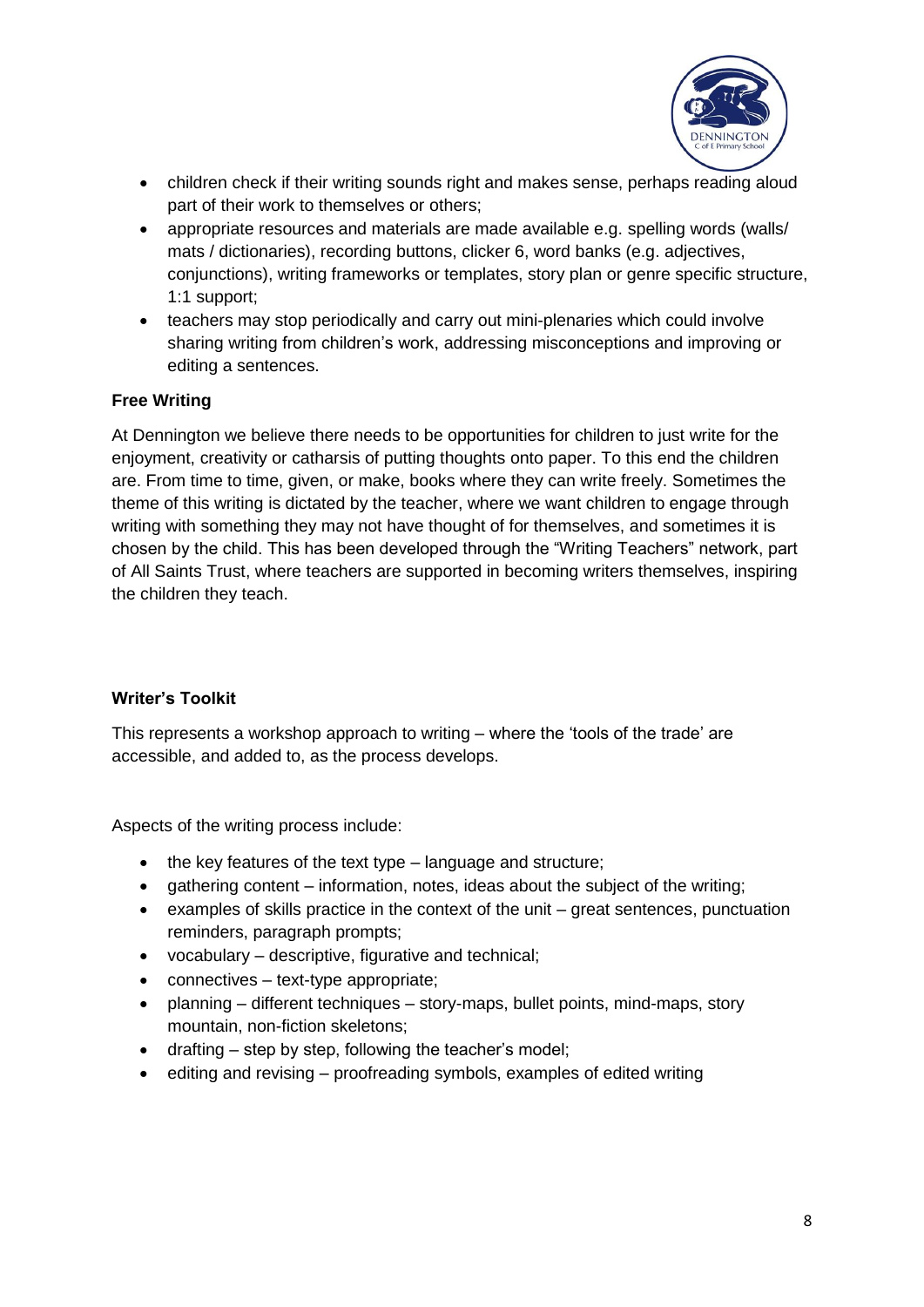

#### J **Spelling**

A good spelling programme gradually builds pupils' spelling vocabulary by introducing patterns or conventions and continually practising those already introduced. The best spelling sessions are investigative. If children have explored the etymology and morphology of words, they are far more likely to make informed decisions about how to spell a word. Children are taught the rules and conventions of the spelling system and also spelling strategies to support independent writing. Spelling strategies need to be taught explicitly and applied to high frequency words, cross-curricular words and individual pupil's words. Proofreading should be taught during shared and guided writing session and links should be made to the teaching of handwriting.

At Dennington we use the Purple Mash Spelling programme, which leads through the National Curriculum expectations for spelling in each year group. This is an online learning platform that means that children have opportunity to practise online at home as well as on paper.

# **Spoken Language**

**Speaking and listening are essential life skills. At Dennington, these are explicitly taught and applied both socially and across the curriculum. We believe that giving children opportunities to talk and respond to each other is hugely important.** These opportunities need to be planned and integrated into lessons so that they make a significant contribution to learning. The National Curriculum explicitly states that pupils should be taught to:

- listen and respond appropriately to adults and their peers
- ask relevant questions to extend their understanding and knowledge
- use relevant strategies to build their vocabulary
- articulate and justify answers, arguments and opinions
- give well-structured descriptions, explanations and narratives for different purposes, including for expressing feelings
- maintain attention and participate actively in collaborative conversations, staying on topic and initiating and responding to comments
- use spoken language to develop understanding through speculating, hypothesising, imagining and exploring ideas
- speak audibly and fluently with an increasing command of Standard English
- participate in discussions, presentations, performances, role play/improvisations and debates
- gain, maintain and monitor the interest of the listener(s)
- consider and evaluate different viewpoints, attending to and building on the contributions of others
- select and use appropriate registers for effective communication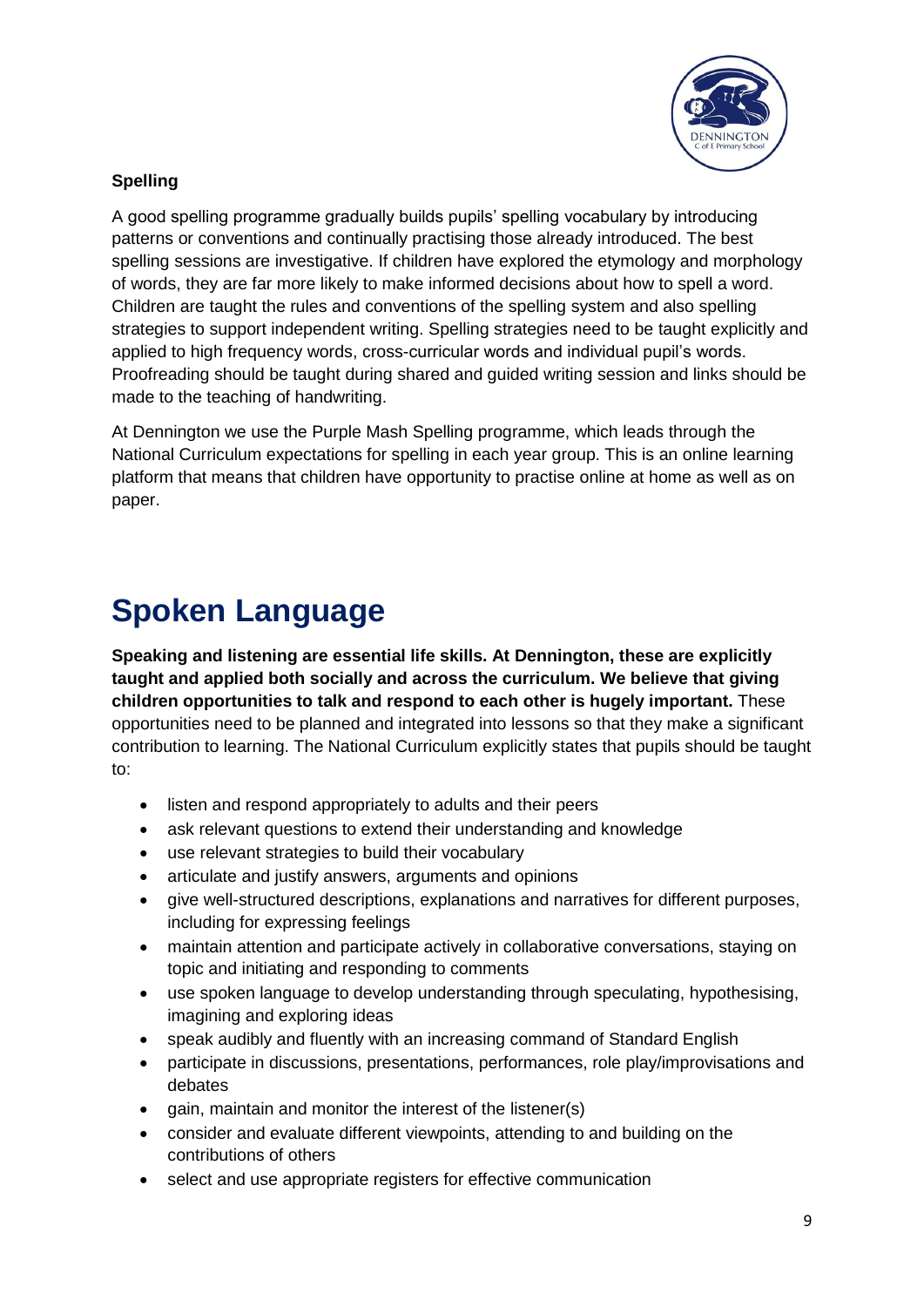

At Dennington, we endeavour to provide children with opportunities to:

- Talk to others
- Talk with others
- Talk within role play and drama
- Talk about talk

Talk within English lessons is fundamental to:

- Book Talk understanding and responding to what children read or have read to them;
- Eliciting and extending responses and encouraging critique;
- Vocabulary development acquiring new words, ideas and knowledge of the world is directly linked to reading comprehension. (If you understand something that you hear you will also understand it when it is written down) **This is developed through all subjects – everything that is part of the school's curriculum is used as an opportunity for increasing and enriching children's vocabulary.**
- Storytelling retelling well-known and familiar stories to assimilate the rhythms and patterns of story language;
- Story making creating 'new' stories orally and/or as a preparation and rehearsal for writing;
- Rehearsing what is to be written exploring ideas and gathering the content for writing - what to write about. Creating characters and settings, exploring characters' feelings, sequencing and role-playing the order of events – knowing your story or organising information before writing it down; composing sentences orally and refining them until they are effective and reflect the purpose of the text.

### **Drama**

Using drama in the classroom is one of the most effective ways of ensuring that learning is lively and interactive. Most drama activities take just a few minutes but can have a significant impact upon the children's learning. Drama can be used to:

- explore characters and situations to develop interpretation, response and comprehension in reading;
- foster empathy
- role-play stories to develop sequencing and story language;
- engage children through teacher-in-role teacher acting as a character or special visitor who can give the children information and answer their questions;
- explore issues and dilemmas from multiple perspectives
- role-play events and then write about the event in role;
- re-enact events in history;
- develop vocabulary.